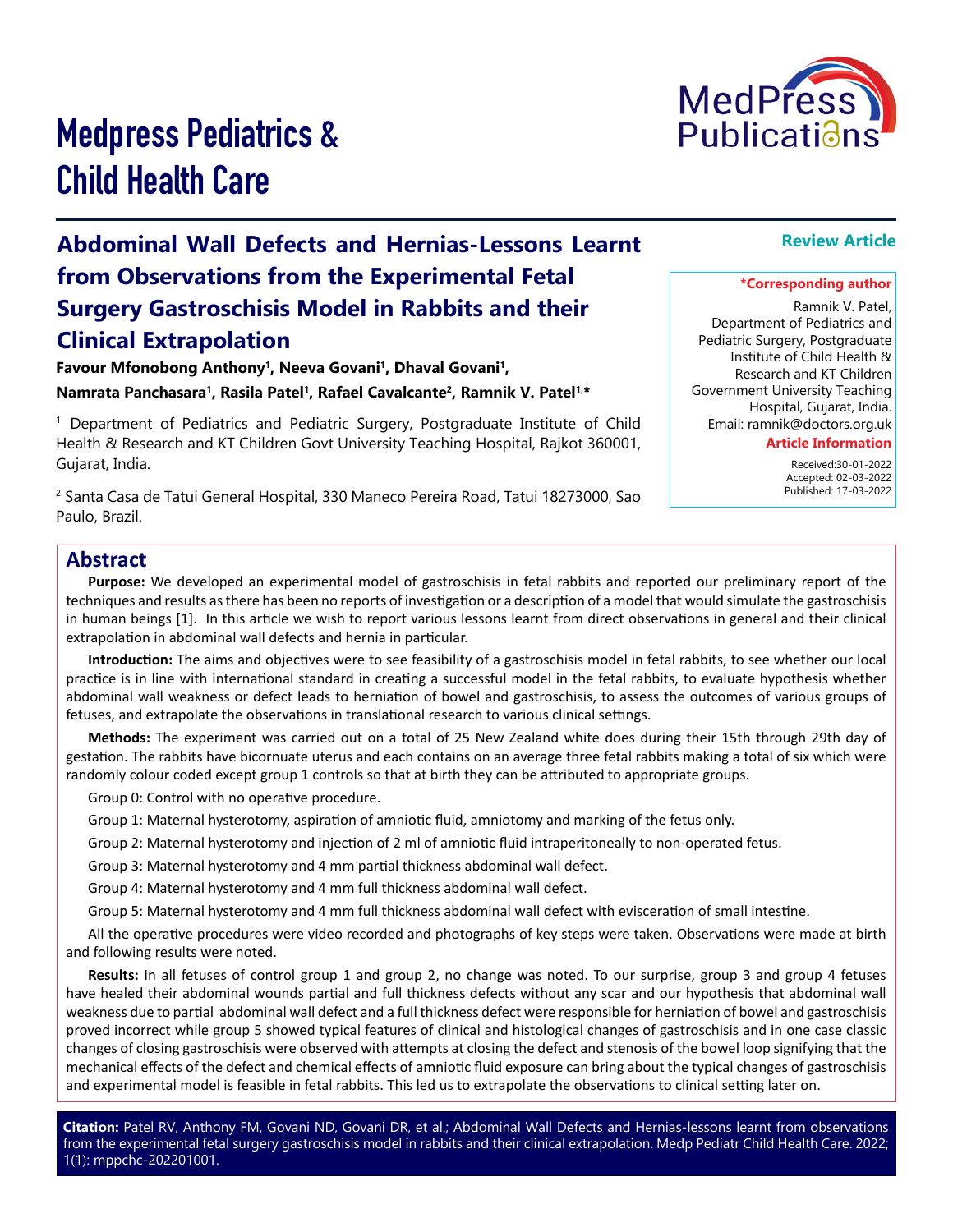**Conclusions:** It is feasible to create an experimental gastroschisis in fetal rabbits and typical changes of clinical gastroschisis is seen in the group in which full thickness abdominal wall defect with evisceration of bowel loops only and the hypothesis that an abdominal wall weakness or defect leads to herniation proved incorrect. Important observations of this fetal gastroschisis model observations to clinical settings are very impressive and interesting and may be able to unfold the mystery of associated other gastrointestinal anomalies and associated manifest and latent intestinal dysmotility and dysfunction leading to long term morbidity and mortality.

**Keywords:** Abdominal wall defect/hernia, experimental gastroschisis, fetal surgery, intrauterine surgical research.

#### **Introduction**

Although gastroschisis has been diagnosed and described since ancient times, virtually all of the cases were fatal until the last century. Gastroschisis is a congenital secreto-motility disorder anomaly of gastrointestinal tract associated with full thickness abdominal wall defect which is paraumbilical most often on the right of normally-inserted umbilicus, allowing herniation of bowel without any sac. There are two common subtypes simple and complex gastroschisis. The simple subtype is covered by thick peel, matted and shortened bowel and mesentery secondary to exposure to amniotic fluid and the complex variety is associated with intestinal atresia, stenosis, bowel perforation, necrosis, bowel loss or volvulus mainly due to constricting effect of the abdominal wall defect. There are two rare subtypes of gastroschisis namely variant gastroschisis such as left mirror image, superior, inferior, laparoschisis, scrotoschisis and the compound variety which is closed gastroschisis with short gut and rare syndromic /chromosomal anomalies. It is generally postulated and widely held belief that abdominal wall weakness or defect leads to herniation Intrauterine manipulations and experimental models may be used to simulate some of the congenital abnormalities resulting from embryonic maldevelopment and some of these abnormalities of abdominal wall herniation such as gastroschisis. In fetuses with gastroschisis, toxic products in the amniotic fluid and constriction at the defect of the abdominal wall are considered causative of damage to the eviscerated bowel [2]. Gastroschisis has been selected an experimental model as it has dual elements of abdominal wall weakness and defect associated with herniation of gastrointestinal tract and mostly associate with gastrointestinal anomalies, manifest and latent, in most cases. There is no hereditary component involved and mainly it is the environmental factors responsible for its creation. The epidemiological risk factors include young mothers<20 yrs.: 4 times more common, maternal Smoking and substance abuse, maternal state with stress and undernourishment, medications including drug abuse and over the counter medications, high risk pregnancies: prematurity and small for gestational age (SFGA) and increasing incidence. Most important element is that most of the associated anomalies and malformations are related to gastrointestinal tract itself so we need to look at this system in detail to find some of the answers. Experimental evidence has suggested that creation of partial thickness or full thickness abdominal defect alone does not result in clinical gastroschisis but the defect in association of raised intraabdominal pressure in general and that of intraluminal pressure in the gastrointestinal tract in particular.

#### **Subjects and Methods**

For the period 1983–1985, Gastroschisis experimental fetal surgery model program was undertaken as part of fetal surgical research program at the Postgraduate Institute of Medical Education and Research (PGIMER), Chandigarh with a grant from Indian Council of Medical Research, New Delhi. The program was started by Prof Mrs. Krishna Yadav MS, FRACS, chief investigator in 1983 and the corresponding author has been co-investigator and main fetal surgeon to take the project forward in 1984- 1985 during the postdoctoral pediatric surgery fellowship at the PGIMER, Chandigarh.

The experiment was carried out on a total of 25 New Zealand white does during their 15th through 29th day of gestation. The rabbits have bicornuate uterus and each contains on an average three fetal rabbits making a total of six which were randomly colour coded except group 1 controls so that at birth they can be attributed to appropriate groups.

Group 1: Control with no operative procedure (Fig.1A).

Group 1: Maternal hysterotomy, aspiration of amniotic fluid, amniotomy and marking of the fetus only (Fig. 1B).

Group 2: Maternal hysterotomy and injection of 2 ml of amniotic fluid intraperitoneally to non-operated fetus (Fig.2A).

Group 3: Maternal hysterotomy and 4 mm partial thickness abdominal wall defect (Fig. 2B).

Group 4: Maternal hysterotomy and 4 mm full thickness abdominal wall defect (Fig. 2B).

Group 5: Maternal hysterotomy and 4 mm full thickness abdominal wall defect with evisceration of small intestine (Fig.1C).



**Figure 1:** Bicornuate uterus of the pregnant rabbit containing three fetuses in each horn, 1B: Needle aspiration of the amniotic fluid after applying purse string sutures on the uterus, 1C: Creation of fetal gastroschisis by partial exteriorization of the right side of the fetus and full thickness right paraumbilical defect with herniation of the bowel.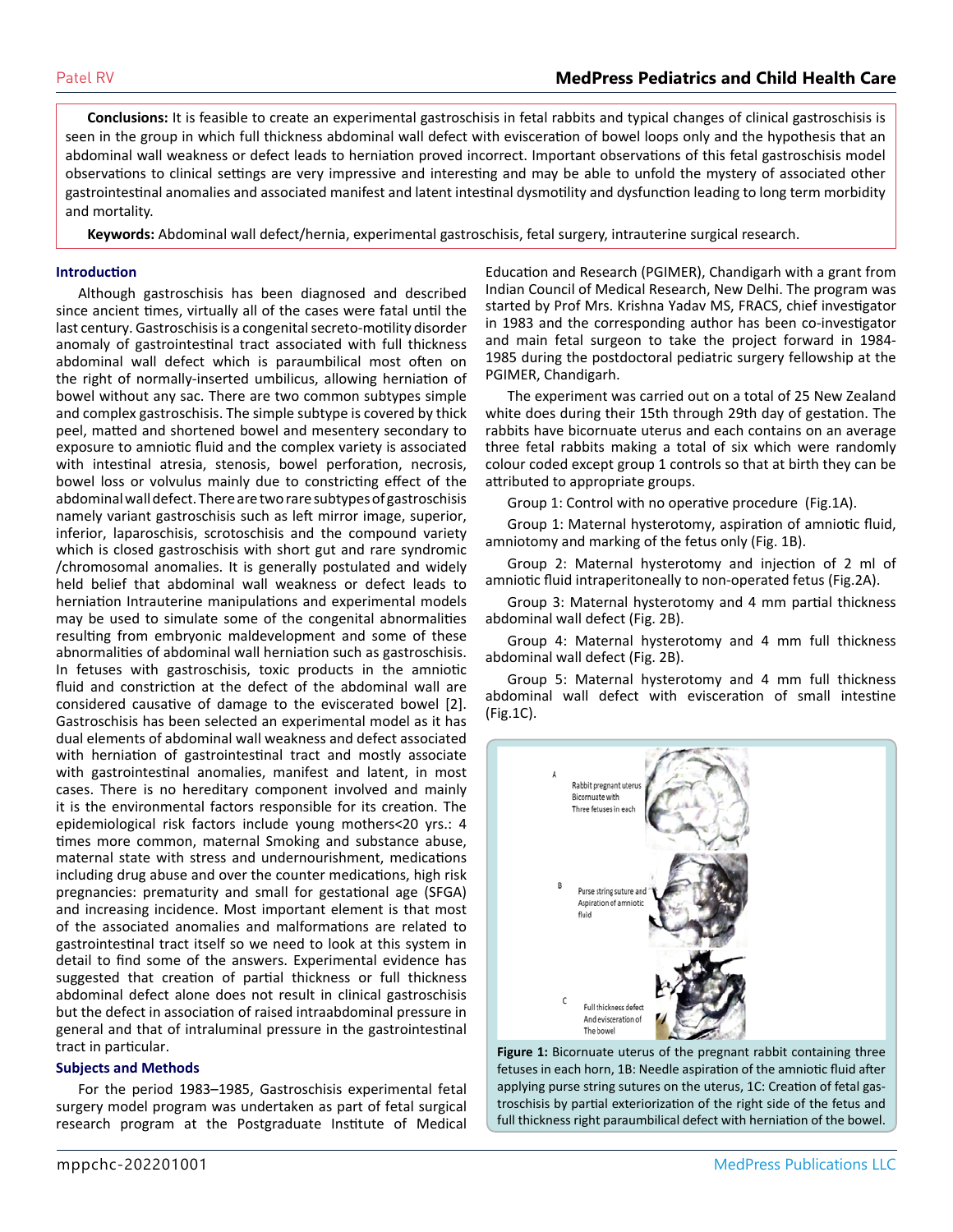

**Figure 2: 2A:** Group 2: Maternal hysterotomy and injection of 2 ml of amniotic fluid intraperitoneally to non-operated fetus. **2B:** Group 3 & 4 with 4mm right paraumbilical partial and full thickness abdominal wall defects without bowel evisceration, **2C:** Newborn rabbit fetus at birth from groups 1 to 4 showing no scar and perfect healing.

Detailed technique and preliminary results were published earlier [1]. Rabbits are considered as the most suitable and best laboratory animals as they meet all the requirements of moderate size, free and easy availability, relatively low cost, precision of dating pregnancy, relatively short pregnancy, easy handling and modest food and housing requirements In this report we wish to review our observations in detail and its extrapolation to clinical situations by translational research.

Gastroschisis clinical review from prenatal to long term follow up has been done and the findings extrapolated from the fetal and prenatal diagnosis to postnatal management and complications in the light of our observations from the experimental fetal surgery model. The obvious limitation of this experimental study was that we could not administer various risk factors like smoking, alcohol, substance abuse together with psycho-neuro-endocrine-target organ axis of the young mothers and an environment similar to the clinical one with regards to toxic environmental, maternal, placental and fetal effects in creation of the experimental gastroschisis.

#### **Results**

Experimental fetal surgery gastroschisis model is feasible in rabbits. The hypothesis that abdominal wall weakness with partial thickness defect and with that of full thickness defect alone does not create herniation of gastroschisis contents and typical clinical changes associated with it and something else is responsible for pushing the bowel loops through the defect.

The fetal abdominal wounds heal perfectly well without leaving any significant scar. Only in the final group where the full thickness defect was created and the bowel loops were exteriorised, typical gastroschisis changes were observed including prematurity, intrauterine growth restriction and low birth weight in this group. We used this finding of perfect healing in clinical situations by providing perfect balanced diet and restriction of all toxic ingredients clinically and building up patients for elective surgery with filters similar to placenta and pregnancy like dietary and drug restrictions clinically and supplementing with micronutrient

therapy and in emergency settings adding cocktails of parenteral micronutrient therapy intravenously.

The one off injection of amniotic fluid in the peritoneal cavity created some microscopic changes in the bowel serosa but clinically have no long term impact and the duration of exposure to amniotic fluid and bowel remaining away from the peritoneal cavity protection seems to be important and the lesions diagnosed early in the pregnancy will have worst prognosis and the simple gastroschisis have better prognosis as compared to complex variety as dual forces of effects of amniotic fluid exposure and constriction effects of defect are at work in the complex group. Variant gastroschisis have similar prognosis except the superior variety and the worst prognosis is in the compound group with prenatal closing gastroschisis and rare genetic or syndromic cases with complex associated anomalies.

#### **Discussion**

Gastroschisis is the most common form of abdominal wall defect with herniation of bowel, there has been a steady increase in its prevalence over the past several decades. In our experimental model most cases were simple type except one case of closing gastroschisis with intestinal stenosis. Most cases have paraumbilical defect on the right side but few left sided lesions and anecdotal cases of inferior gastroschisis have been reported [3,4,5]. Few cases of rare abdominal and abdominal wall hernias have been reported in infants and children [6,7,8]. The early regression of the right umbilical vein in most right sided lesions and left umbilical vein in left-sided gastroschisis may explain the pathogenesis of producing potential weakness in the abdominal wall [9]. An alternative hypothesis is one that reconciles a disorder of right-left axis orientation as the primary abnormality in morphogenesis [10]. The premature functionally abnormal left colon in combination of the fetal distress due to toxic environmental risk factors associated with formation of gastroschisis can lead to raised intraluminal pressure, in transverse and right colon initially and via ileocecal reflux to the small bowel later, and lead to raised intraabdominal pressures finally pushing bowel out to herniate through the defect.

Gastroschisis is a congenital condition which was successfully created in experimental model by creating the full thickness abdominal wall defect but the typical changes were only seen when the bowel was exteriorised. These findings were in confirmatory with clinical investigative, laparoscopic and operative findings of contralateral patent procesus vaginalis in unilateral inguinal hernia but clinical hernia is seen in only a minority of patients despite the defect exists on the contralateral side in these neonates and infants. The gastroschisis have in over 90% of cases associated anomalies restricted to gastrointestinal tract so we started looking for any associated anomalies which may contribute for the bowel to come out of the abdominal cavity and responsible for bowel dysmotility and dysfunction in long term.

Before we go to the clinical extrapolation of this experimental model to clinical situations, it is important to understand the phenomenon of spontaneous resolution of inguinal hernia in infants and children similar to the closing gastroschisis and role of congenital secreto-motility disorders of hind gut or left colon which has been observed recently and highlighted the association [11]. We read with interest the article entitled, "Spontaneous regression of clinical inguinal hernias in preterm female infants"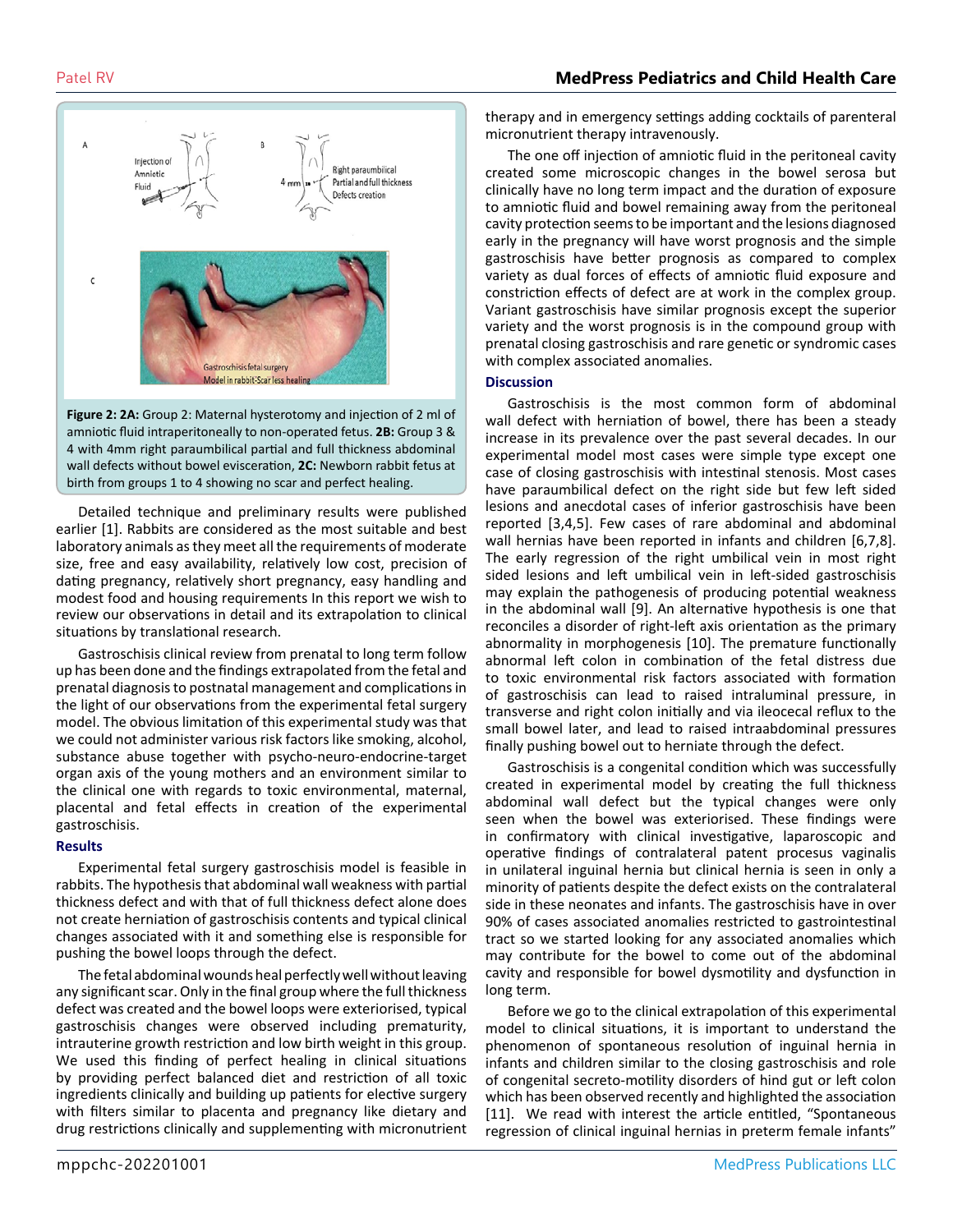by Fleming MA et al [12], which was published in the August 2021 issue of Pediatric Surgery International. The authors proposed that the preterm infant girl with an inguinal hernia should have ultrasonography performed at presentation. If the hernia contains only intestinal loops, an expectant policy may be advisable and surgery may be required for the ovary. A few previous reports have supported their findings in fetus and preterm neonates [13,14]. A traditional approach has been to repair them surgically sooner than later. Recent concerns over general anesthesia in neonates and infants has further led to reconsider such natural cure options recently.

A large sized study by a senior pediatric surgeon [15], was carried out with the sole aim to corroborate or refute the teachings and myths of the pediatric inguinal hernia. In this study, three of the results have not corresponded with previous teachings and myths: (1) a hernia of a premature baby should be fixed sooner than later; (2) routine contralateral groin exploration is not indicated in any situation; and (3) teenage recurrence rate is 4 times greater than the overall series. One percent spontaneous regression of the inguinal hernia was documented including the full term and male babies in this large study. Anecdotal cases of spontaneous regression of pseudohernia in association with bilateral spontaneous descent of testes have been reported [16]. Spontaneous regression of most of the congenital hydrocele and the umbilical hernia is an acceptable and evidence-based fact.

The corresponding author comes from a family of several generations of teacher-trainer of Shusuruta surgery of Indian system of medicine called Ayurveda and had observed spontaneous and personally assisted regression of inguinal hernias, undescended testes and hydroceles in neonates and infants by mechanical, physical, chemical and thermal stimulation of dermatomes in the distribution of L1-L2 and S2-4 for one week leading to spontaneous regression in many cases over two and half decade before entering the allopathic modern medical education. These inguinal lesions spectrum, in Ayurveda, is considered secondary to underlying hindgut dysfunction due to the imbalance between the sympathetic and parasympathetic nervous systems supplying hindgut and primarily addressing to correct it. Hernia is a secondary surgical symptom and cautiously treat on wait and watch basis and surgery reserved only if complications supervene despite correction of underlying hind gut dysfunction first.

During the undergraduate studies, corresponding author has been clerk to three Professors of Surgery at Pediatric Surgery division at MPSMC and IGH, Jamnagar during which this phenomenon of spontaneous regression of inguinal hernia in infants while awaiting surgery was brought to their attention based on manual records held in each unit during that period but this observation received no attention. During general surgical residency training, an audit on the management of acute anal fissure in adolescents and adults by conservative medical treatment, Lord's anal dilatation, lateral internal sphincterotomy and posterior fissurectomy along with internal anal sphincterotomy leaving the wound wide open to heal by secondary intention revealed few cases of unilateral and bilateral inguinal hernias spontaneously regressed or became symptom free in the last group of patients undergoing radical surgical management of this problem but was attributed to the correction of constipation and not received significant attention.

While at PGIMER, Chandigarh on a postdoctoral pediatric surgery fellowship training; fetal surgery gastroschisis model in rabbits clearly showed that partial thickness abdominal wall defects and even the full thickness abdominal wall defects healed completely. Gastroschisis was observed only in the third group where bowel loops were pulled out of the abdomen and no gastroschisis herniation was noted in the first two groups refuting our hypothesis that weakness in the abdominal wall or a defect leads to herniation and we started looking for other reasons [1]. One of the Australian trained Professors at PGIMER routinely performed internal anal sphincterotomy and extended transanal anorectal circular muscle anorectal myomectomy during full thickness rectal biopsy for chronic constipation in infancy similar to Heller's cardiomyotomy for esophageal achalasia. The benefit of increased rate of spontaneous regression of associated inguinal hernia in even full-term infants and even in males was evident as a by-product of this procedure in anecdotal cases [17]. She used to routinely treat chronic idiopathic constipation in toddlers by regular daily enemas for couple of months followed by gradual reduction of enema regime and some of the cases of associated inguinal hernias spontaneously regressed in this group of patients but that was certainly less than the surgical group in infants.

At the University of Maiduguri Teaching Hospital (UMTH), Borno state, Nigeria where the corresponding author operated on a final year medical student with acute anal fissure with posterior fissurectomy, internal anal sphincterotomy in association with extended anorectal circular myectomy for his associated chronic constipation. However, as a by-product of this emergency procedure, his recurrent rectal prolapse, bilateral inguinal bubonocele and symptoms of recurrent appendicitis which he was scheduled for an appendectomy after his final year examinations but was not disclosed at the time of his surgery were all relieved and the long term follow up clearly showed a permanent cure and no further surgery was required for him. Inspired by this index interesting case, an extensive clinical, imaging and radiological, manometric, electro-physiological, pathological and multidisciplinary prospective cohort studies of these cases of their association and /or cause and effect relationship started at UMTH and continued thereafter.

After an extensive research and large prospective cohort series of cases; for the first time in 1997 we reported our observations in a review article on intussusception in which the editorial was given by the late Prof R K Gandhi as Chief Editor [18]. In this article, we clearly indicated that the congenital colorectal motility disorder as the predisposing factor in infants and children for hernia, intussusception, rectal prolapse, recurrent abdominal pain among others and promotive, preventive, curative, supportive, palliative and rehabilitative strategies to address underlying congenital colorectal motility disorder allowed spontaneous regression of inguinal hernia even in full term and male infants more than expected.

This policy of giving information and options to parents with infants with inguinal hernia as a form of their informed decision making process whether to address the underlying problem of hernia first or both the hernia and colorectal motility disorder or apply delayed cautious wait and watch policy for the hernia and correct the congenital colorectal motility disorder has been put into practice at our units at MP Shah Medical College, and Irwin group of university teaching hospitals, Jamnagar, PGICHR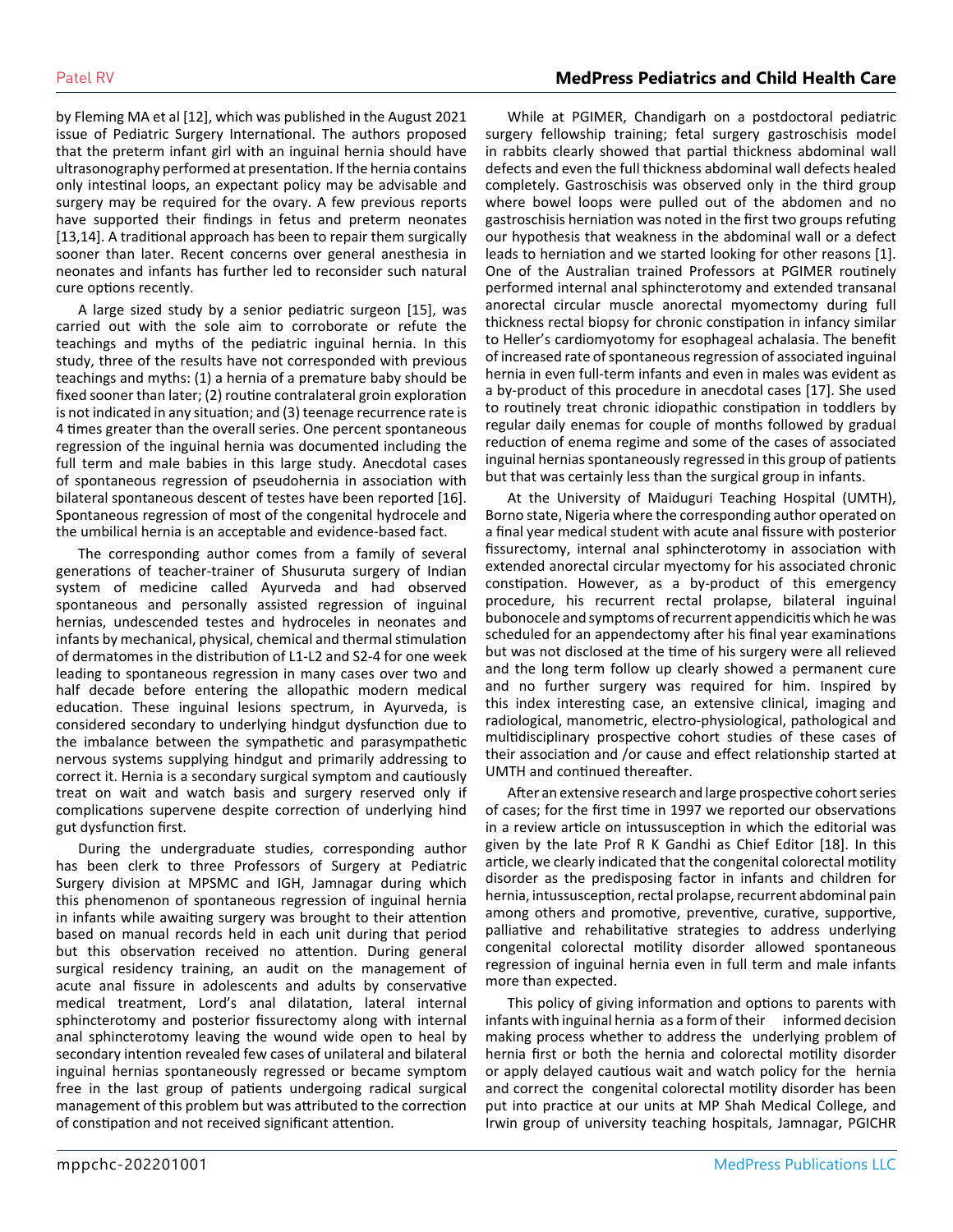and KT Children Govt University Teaching Hospital, and H J Doshi Trust Hospital, Rajkot, Gujarat state, India; Medical College and God Fatherly Spiritual University teaching Hospital at J. Watumull Global Hospital and Research Centre, Mt Abu, Rajasthan and MGM Institute of Health Sciences and associated university Teaching Hospitals, Mumbai - Pune Hwy, MGM Campus, Kamothe, Panvel, Navi Mumbai, Maharashtra 410209, India.

We found spontaneous regression of inguinal hernia in infants and children more than we anticipated. We, therefore, support these important observations made in this study by Fleming et al and believe that more prospective randomized control studies would enable us to establish and research more on this intriguing topic that would be great interest to patients, parents, the public and medical professionals.

In order to extrapolate these experimental model observations and observed phenomenon of spontaneous regression of inguinal hernias similar to the closed gastroschisis indicating that the defect can get closed if the underlying condition changes and their association with hindgut secreto-motility disorders to clinical situations, the corresponding author decided to undergo vigorous international pediatric surgical international fellowship with foreign training number at Wales Deanery as the incidence of gastroschisis is highest in the Wales and later on taken extended training with national training number in England and spent several years of training in primary, secondary and tertiary care settings [19].

Extensive epidemiological, clinical, investigative, definitive treatment and dealing with various complications and long term follow up of these cases allowed further extrapolation of findings. The epidemiological observations indicated that gastroschisis probably does not have a genetic cause because it occurs sporadically, with a relatively low recurrence rate. The observed increasing incidence of gastroschisis over time seems to be associated consistently with lower maternal age [20]. The psychoneuro-endocrine-target organ axis was soon apparent with teenage young age mothers associated with periconceptional tobacco smoking and use of recreational drugs such as alcohol, marijuana, and cocaine ultimately leading to final common pathway and target organ injury in the form of early interruption of the fetal omphalo-mesenteric arterial blood supply and primarily affecting the hindgut during distress as diving reflux completing the loop.

Secondary ischemic injuries at birth by compression at the abdominal wall and gastroschiasis axis needs expert assistance at birth by pediatric surgical team to avoid injury due to acute kinks at herniation site in supine position, dehydration, loss of heat and predisposing to infection at the same time. These deliveries takes place at night-time and quite often immediate expert help may not be available at some of the centres. General anesthesia and particularly muscle relaxants were recognised as additional risk factors for worsening associated hind gut left colon dysfunction related delayed recovery. Therefore, a new approach of minimal intervention management with delayed midgut reduction without general anesthesia to help avoid general anesthesia, muscle relaxants, and ventilation with obvious resource benefits was developed [21]. However, this one size fit all approach fell short of its universal application and later on the same authors developed "selection and conversion criteria" to ensure safe application of the technique for few exceptional situations [22].

The effectiveness of routine staged reduction and closure at the bedside, using preformed silos with no general anesthesia aims to avoid general anesthesia, a period of ventilation, and outof-hours operating, thereby reducing costs and post-operative morbidity and mortality [23].

Gastrograffin lavage peroperatively in gastroschisis offers no potential advantage in reducing ventilatory requirements, parenteral nutrition, and hospital stay. It also does not achieve greater primary closure rates, but may allow diagnosis of abnormal left colon or hindgut and with hydrodistension of the left colon as temporary supportive treatment may reduce the incidence of intestinal obstruction secondary to hydrostatic distention of spastic small hind gut/ left colon functional obstruction, ileocecal reflux and small intestinal bacterial overgrowth, necrotising enterocolitis followed by stricture formation or bowel distention with functional obstruction due to bowel dysmotility and dysfunction with post-operative adhesive obstruction [24].

Post-operative contrast enemas in gastroschisis patients showed abnormal left colon motility with reflux through the ileocecal valve with small intestinal bacterial overgrowth predisposing to enterocolitis and associated Meckel's diverticulum and /or other remnants of patent vitello-intestinal duct as pop off mechanisms similar to distal obstruction in posterior urethral valve and patent urachus in the urinary tract [25,26].

Similarly in patients with associated constipation postoperatively showed mucosal associated lymphoid tissue abnormalities and neuromuscular variants of motility disorders in most cases which can predispose them for associated necrotising enterocolitis, abdominal wall and internal hernia formation and associated non rotation or malrotation by affecting the midgut loop and rotation of the midgut loop. Bowel matting, complex gastroschisis, and secondary intestinal obstruction were associated with short bowel syndrome-related intestinal failure in gastroschisis [27].

Post-natal management of gastroschisis depends on the size of the baby and size of the herniated contents such as bigger babies tolerate better and smaller the herniation is better as most babies are premature as a cause and effect of gastroschisis, condition of herniated viscera due to amniotic fluid insult is better in simple type, while small size of the defect causing complex variety leads to vascular compromise and short gut with atresias and finally the size of the abdominal cavity leading to the abdomino-visceral disproportion requiring techniques of delayed primary closure. As the gastroschisis defect is asymmetrical and predominantly unilateral on the right side, relatively small defect with absent sac meaning that sudden development with no time for the peritoneum to stretch and predominant midgut herniation centred around ileocecal area and associated anomalies being gastrointestinal, it prompted us to look for the reason in the left colon/ hind gut.

We found that prematurity related small left colon was very common with immature ganglion cells and other motility disorders like hypoganglionosis or hyperganglionosis or dysganlionosis of the hind gut and classic Hirschsprung's disease is rare but has been described with gastroschisis [28]. The left colon or hind gut neuromuscular functional abnormalities leads to high pressure on the right colon leading to ileocecal reflux and we have seen patent vitellointestinal ducts and Meckel's diverticulum as pop off mechanism and secondary associated anomalies as a result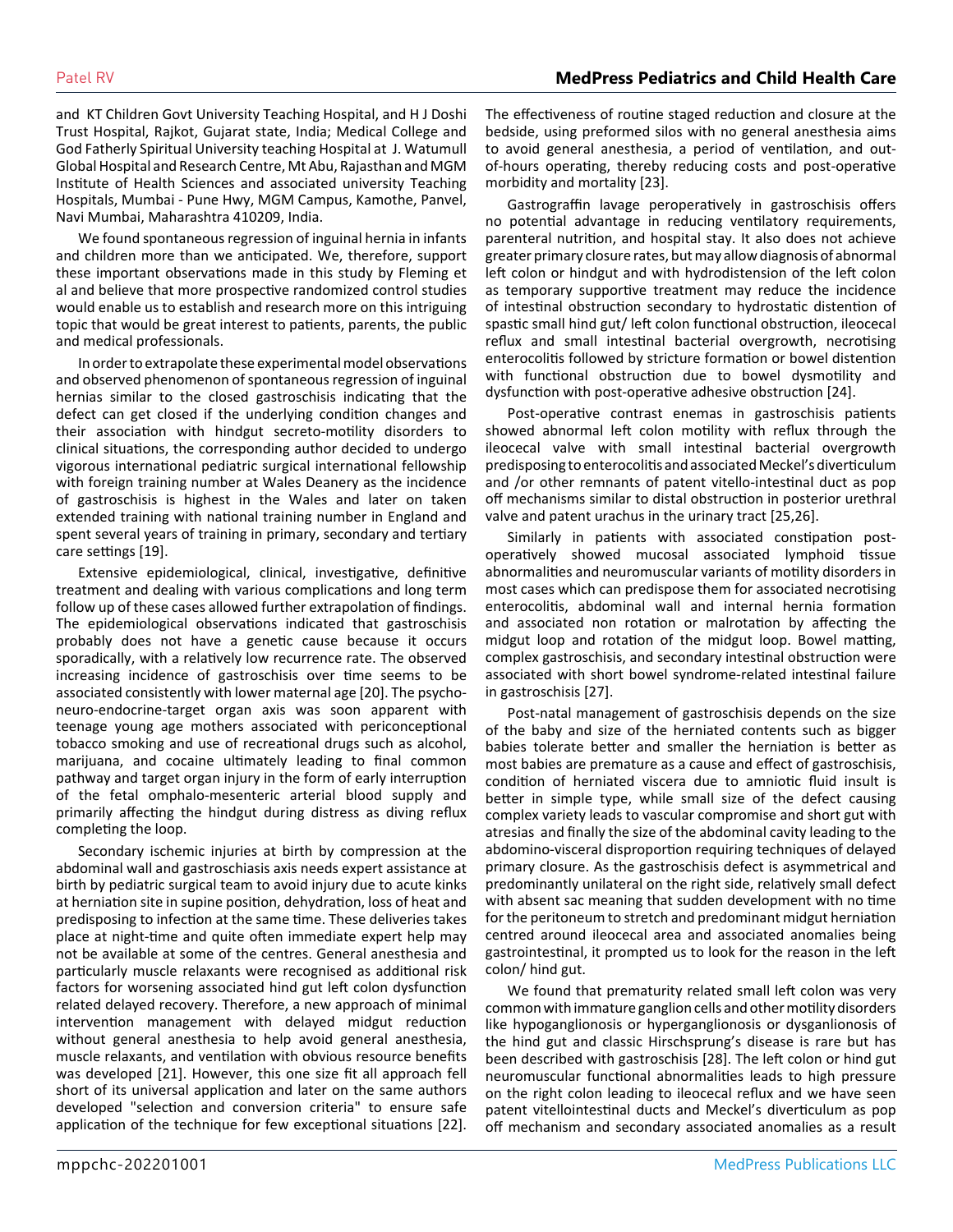[29,30]. The high pressure in the hind gut leads to pressure on the duodenojejunal flexure leading to midgut malrotation and volvulus as secondary effects and pushing the stomach up making gastro-esophageal reflux as tertiary effect. The development of hernias and undescended gonads or herniated gonads looks more of prematurity related events and small left colon of prematurity can build pressure on the right colon and lead to ileocecal reflux leading to raised intra luminal and intraabdominal pressure predisposing them for hernias and therefore right sided lesions are twice as common as the left side ones. A causal relationship between amniotic fluid exposure and peel formation is supported by the finding that peel formation is prevented by amniotic fluid exchange in experimental gastroschisis [31].

The spectrum of intestinal wall morphology extends from complete normalcy to complete atresia and resorption of the midgut. Alterations in gastrointestinal function by mucosal abnormality, motility disorder of neuromuscular tissue and intestinal length is recognized even in infants with minimal or no apparent peel. The intestine itself is characterized by a variable degree of injury even in the cases of no or minimal peel and takes same time to full feeds post-operatively ]32]. The amniotic fluid of the gastroschisis babies have shown presence of urine, meconium and most importantly digestive enzymes which suggests the baby has passed these in utero due to fetal distress and due to toxic intrauterine environment and effects of various substance abuse associated in these cases leading to flight or fight response of the hind gut and some of the flight response may allow these to pass in the amniotic fluid and fight response may allow the hindgut to increase parasympathetic response by developing abnormalities observed clinically. Prenatal sonographic findings such as bowel dilation, wall thickness, and "matting "or peel formation, dilated stomach, polyhydramnios, increased amniotic fluid betaendorphin levels, possibly are the signs of fetal stress, these events have also been found to correlate with increase postnatal morbidity [33]. As the progressive nature of intestinal injury and fetal compromise in gastroschisis becomes better understood, the use of frequent sonography, cardiotocography, and fetal home monitoring has been recommended by some to detect fetal distress sooner and direct the use of preterm delivery [34,35]. As bowel injury in gastroschisis is convincingly linked to prolonged exposure to amniotic fluid components (digestive enzymes, meconium, fetal urine), another potentially useful intervention may be amniotic fluid exchange. Several reports of this technique in gastroschisis combined with severe oligohydramnios confirm its feasibility [31,36].

#### **Conclusion**

Gastroschisis experimental model in rabbits is feasible and possible. The observations obtained through this model are very useful in the clinical management of the lesion and its extrapolation to clinical management by way of translational research. The association of left colon dysmotility and secondary intestinal dysfunction seems to be responsible as hidden possible cause of the gastroschisis in the first place and consequent longterm morbidity and mortality. The fetal surgery and prenatal diagnosis and monitoring in gastroschisis has helped managing the lesion with timing, mode and place of delivery, immediate attention of expert neonatal surgical team at birth avoiding secondary injury, bedside spring loaded silastic silo reduction avoiding general anesthesia and allowing gradual reduction of the eviscerated structures and delayed fascial closure with long line placement for total parental nutrition allow time for the injured intestinal tract to become functional. The evidence for clinical extrapolation of these associations is, however, only tentative and needs confirmation by carefully controlled cohort, casecontrol or double blind randomised prospective studies may lead the way to understanding the pathogenesis of this distressing condition and thus preventing it.

#### **Compliance with ethical standards:**

#### **Funding and Acknowledgements:**

This fetal surgery research project has been worked with the support of a research grant of The Indian Council of Medical Research Grant at Postgraduate Institute of Medical Education and Research, Chandigarh and the review was supported at Postgraduate Institute of Child Health and Research and associated university teaching hospitals at Rajkot by Dhaval Govani Educational and Research Foundation Trust, Rajkot, Gujarat, India and first three co-authors of this article have received research grants.

We are grateful to Prof Late R K Gandhi and Prof S S Deshmukh; Prof Lewis Spitz and Prof A Pierro; Prof Prem Puri and Miss Majella McCullagh; Prof Michael LaQauglia and Dr Ted Gerstle; Prof John Hutson and Prof Spencer Beasley; and Prof Michael Bankole and Prof Talal Al-Malki for their help and support.

#### **Contributions:**

All authors contributed to the study conception and design. Material preparation, data collection and analysis were performed by all authors. The first draft of the manuscript was written by RP, and all authors commented on or edited previous versions of the manuscript. All authors read and approved the final manuscript.

#### **Ethics declarations:**

#### **Conflict of interest:**

Authors declare that they have no conflict of interest.

#### **Ethical approval:**

All procedures performed in studies involving human participants were in accordance with the ethical standards of the institutional and/or national research committee and with the 1964 Helsinki declaration and its later amendments or comparable ethical standards.

#### **Informed consent:**

Informed consent was obtained from all individual participants included in the study.

#### **References:**

- 1. Yadav K, Patel RV, Singh JM: Fetal Surgery An experimental gastroschisis model in fetal rabbits. Ind Jr Surgery 49 (3&4): 118-125, 1987.
- 2. Luc A.J. Roelofs, Paul J. Geutjes, Christina A. Hulsbergenvan de Kaa, Alex J. Eggink, Toin H. van Kuppevelt, Willeke F. Daamen, A. Jane Crevels, Paul P. van den Berg, Wout F.J. Feitz, René M.H. Wijnen, Prenatal coverage of experimental gastroschisis with a collagen scaffold to protect the bowel, J Pediatr Surg, 2013, 48, (3), pp 516-524, ISSN 0022-3468, https://doi.org/10.1016/j. jpedsurg.2012.07.056.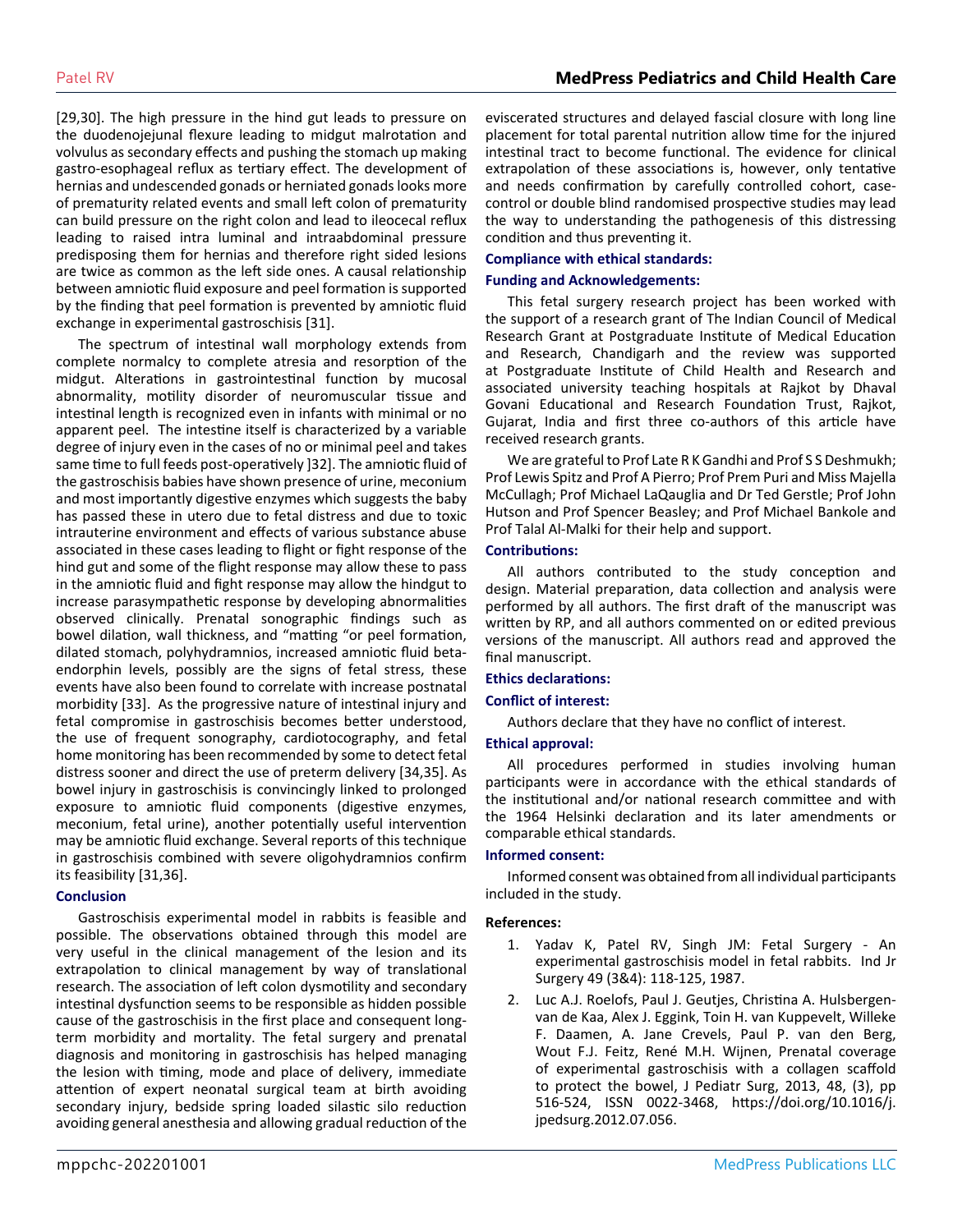- 3. Pat[el R, Eradi B, Ninan GK: Mirror Image Left Gastroschisis.](https://www.researchgate.net/publication/45147383_Mirror_image_left-sided_gastroschisis)  [ANZ J Surg. 2010, 80\(6\):472-3. doi: 10.1111/j.1445-](https://www.researchgate.net/publication/45147383_Mirror_image_left-sided_gastroschisis) [2197.2010.05327.](https://www.researchgate.net/publication/45147383_Mirror_image_left-sided_gastroschisis)
- 4. [Patel RV, Sinha CK, More B, Rajimwale A: Closing left](https://www.ncbi.nlm.nih.gov/labs/pmc/articles/PMC3794196/)  [gastroschisis with vanishing left testis. BMJ Case Reports](https://www.ncbi.nlm.nih.gov/labs/pmc/articles/PMC3794196/)  [11 Sept 2013; doi:10.1136/bcr-2013-200683.](https://www.ncbi.nlm.nih.gov/labs/pmc/articles/PMC3794196/)
- 5. [Patel RV, More B, Sinha CK, Rajimawale A. Inferior](https://pubmed.ncbi.nlm.nih.gov/23904437/)  [gastroschisis. BMJ Case Rep. 2013 Jul 31;2013. pii:](https://pubmed.ncbi.nlm.nih.gov/23904437/)  [bcr2013200416. doi: 10.1136/bcr-2013-200416.](https://pubmed.ncbi.nlm.nih.gov/23904437/)
- 6. [Patel R, Gabra HO, Nour S. Left paramesocolic hernia](https://www.indianpediatrics.net/nov2010/969-971.pdf)  [presenting as post appendicectomy abdominal cocoon.](https://www.indianpediatrics.net/nov2010/969-971.pdf)  [Indian Pediatr. 2010 ;47 \(11\) :969-671.](https://www.indianpediatrics.net/nov2010/969-971.pdf)
- 7. Mehta MH, Anand JS, Patel RV, Agravat N. Sheikh SN, Trivedi PS: Spigelian hernia. Indian Pediatr 29 (6): 787- 788, 1992.
- 8. Mehta MH, Patel RV, Mehta SG: Ipsilateral lumbar & inguinal hernias in an infant. J Pediatr Surg 27 (9): 1258- 1259, 1992.
- 9. [Shaw A. The myth of gastroschisis. J Pediatr Surg. 1975](https://pubmed.ncbi.nlm.nih.gov/123582/) [Apr;10\(2\):235-44. doi: 10.1016/0022-3468\(75\)90285-7.](https://pubmed.ncbi.nlm.nih.gov/123582/) [PMID: 123582.](https://pubmed.ncbi.nlm.nih.gov/123582/)
- 10. [deVries PA. The pathogenesis of gastroschisis and](https://pubmed.ncbi.nlm.nih.gov/6445962/)  [omphalocele. J Pediatr Surg. 1980; 15:245–51.](https://pubmed.ncbi.nlm.nih.gov/6445962/)
- 11. [Anthony FM, Govani D, Patel RR, Patel RV: Spontaneous](https://pubmed.ncbi.nlm.nih.gov/10945698/)  [regression of clinical inguinal hernias in preterm female](https://pubmed.ncbi.nlm.nih.gov/10945698/) [infants and the role of congenital secreto-motility](https://pubmed.ncbi.nlm.nih.gov/10945698/)  [disorders. Ped Surg Intl \(in press, Manuscript number-](https://pubmed.ncbi.nlm.nih.gov/10945698/)[PESI-D-21-00637\).](https://pubmed.ncbi.nlm.nih.gov/10945698/)
- 12. Fleming, MA, Grabski, DF, Abebrese, E, Levin, DE, Rasmussen, SK, McGahren, ED, Gander, JW (2021). Clinical regression of inguinal hernias in premature infants without surgical repair. Pediatr Surg Int 37, 1295–1301 https://doi.org/10.1007/s00383-021-04938-7
- 13. [Kithir Mohamed AS \(2016\). Foetal inguinoscrotal hernia](https://www.ncbi.nlm.nih.gov/labs/pmc/articles/PMC6180880/)[its prenatal diagnosis and its spontaneous regression.](https://www.ncbi.nlm.nih.gov/labs/pmc/articles/PMC6180880/)  [BJR Case Rep. 2016 Feb 18;2\(2\):20150277. doi: 10.1259/](https://www.ncbi.nlm.nih.gov/labs/pmc/articles/PMC6180880/) [bjrcr.20150277. eCollection 2016. PMID: 30363624.](https://www.ncbi.nlm.nih.gov/labs/pmc/articles/PMC6180880/) [Published online 2016 Feb 18. doi: 10.1259/bjrcr.20150277](https://www.ncbi.nlm.nih.gov/labs/pmc/articles/PMC6180880/) [PMCID: PMC6180880 PMID: 30363624.](https://www.ncbi.nlm.nih.gov/labs/pmc/articles/PMC6180880/)
- 14. [Oudesluys-Murphy AM, Teng HT, Boxma H \(2000\).](https://pubmed.ncbi.nlm.nih.gov/10945698/)  [Spontaneous regression of clinical inguinal hernias in](https://pubmed.ncbi.nlm.nih.gov/10945698/)  [preterm female infants. J Pediatr Surg 35: 1220–1.](https://pubmed.ncbi.nlm.nih.gov/10945698/)
- 15. [Ein SH, Njere I, Ein A \(2006\) Six thousand three hundred](https://pubmed.ncbi.nlm.nih.gov/16677897/)  [sixty-one pediatric inguinal hernias: a 35-year review. J](https://pubmed.ncbi.nlm.nih.gov/16677897/) [Pediatr Surg 41\(5\):980–986.](https://pubmed.ncbi.nlm.nih.gov/16677897/)
- 16. [Patel RV, Govani D, Patel R, Mehta SG \(2013\) Bilateral](https://casereports.bmj.com/content/2013/bcr-2013-200569)  [Malphigian bulge or pseudohernia simulating inguinal](https://casereports.bmj.com/content/2013/bcr-2013-200569)  [hernias in a case of descent of bilateral undescended](https://casereports.bmj.com/content/2013/bcr-2013-200569)  [testis. BMJ Case Reports 26 Sept 2013; doi:10.1136/bcr-](https://casereports.bmj.com/content/2013/bcr-2013-200569)[2013-200569 .](https://casereports.bmj.com/content/2013/bcr-2013-200569)
- 17. Yadav K (1983): Textbook of Neonatal Surgery: Care of Surgical Neonates in Developing Countries. | Vikas Publishing House Pvt Ltd, New Delhi, India.
- 18. Patel RV (1997) Intussusception. Surgery 2 (7): 38 44.
- 19. [Kilby MD. The incidence of gastroschisis. BMJ. 2006 Feb](https://www.ncbi.nlm.nih.gov/labs/pmc/articles/PMC1360382/)  [4;332\(7536\):250-1. doi: 10.1136/bmj.332.7536.250.](https://www.ncbi.nlm.nih.gov/labs/pmc/articles/PMC1360382/)  [PMID: 16455699; PMCID: PMC1360382.](https://www.ncbi.nlm.nih.gov/labs/pmc/articles/PMC1360382/)
- 20. Ta[n KH, Kilby MD, Whittle MJ, Beattie BR, Booth IW,](https://pubmed.ncbi.nlm.nih.gov/8876090/) [Botting BJ. Congenital anterior abdominal wall defects in](https://pubmed.ncbi.nlm.nih.gov/8876090/)  [England and Wales 1987-1993: retrospective analysis of](https://pubmed.ncbi.nlm.nih.gov/8876090/)  [OPCS data. BMJ 1996;313: 903-6.](https://pubmed.ncbi.nlm.nih.gov/8876090/)
- 21. [Bianchi A, Dickson AP. Elective delayed reduction and](https://pubmed.ncbi.nlm.nih.gov/9766348/)  [no anesthesia: 'minimal intervention management' for](https://pubmed.ncbi.nlm.nih.gov/9766348/) [gastroschisis. J Pediatr Surg. 1998 Sep;33\(9\):1338-40. doi:](https://pubmed.ncbi.nlm.nih.gov/9766348/)  [10.1016/s0022-3468\(98\)90002-1. PMID: 9766348.](https://pubmed.ncbi.nlm.nih.gov/9766348/)
- 22. [Bianchi A, Dickson AP, Alizai NK. Elective delayed midgut](https://pubmed.ncbi.nlm.nih.gov/12194127/)  [reduction-No anesthesia for gastroschisis: Selection and](https://pubmed.ncbi.nlm.nih.gov/12194127/)  [conversion criteria. J Pediatr Surg. 2002 Sep;37\(9\):1334-](https://pubmed.ncbi.nlm.nih.gov/12194127/) [6. doi: 10.1053/jpsu.2002.35003. PMID: 12194127.](https://pubmed.ncbi.nlm.nih.gov/12194127/)
- 23. [Owen A, Marven S, Jackson L, Antao B, Roberts J,](https://pubmed.ncbi.nlm.nih.gov/17101353/) [Walker J, Shawis R. Experience of bedside preformed](https://pubmed.ncbi.nlm.nih.gov/17101353/) [silo staged reduction and closure for gastroschisis. J](https://pubmed.ncbi.nlm.nih.gov/17101353/) [Pediatr Surg. 2006 Nov;41\(11\):1830-5. doi: 10.1016/j.](https://pubmed.ncbi.nlm.nih.gov/17101353/) [jpedsurg.2006.06.048. PMID: 17101353.](https://pubmed.ncbi.nlm.nih.gov/17101353/)
- 24. [Cherian A, Hallows RM, Singh SJ, McCallion WA,](https://www.jpedsurg.org/article/S0022-3468(06)00398-8/fulltext) [Stewart RJ. Per operative Gastrograffin bowel lavage in](https://www.jpedsurg.org/article/S0022-3468(06)00398-8/fulltext)  [gastroschisis. J Pediatr Surg. 2006 Oct;41\(10\):1683-5. doi:](https://www.jpedsurg.org/article/S0022-3468(06)00398-8/fulltext)  [10.1016/j.jpedsurg.2006.05.040. PMID: 17011269.](https://www.jpedsurg.org/article/S0022-3468(06)00398-8/fulltext)
- 25. [Patel RV, Evans K, Sau I, Huddart S. Latent vitellointestinal](https://pubmed.ncbi.nlm.nih.gov/25228678/)  [duct sinus presenting with massive lower gastrointestinal](https://pubmed.ncbi.nlm.nih.gov/25228678/)  [bleeding in an adolescent. BMJ Case Reports 2014; 16](https://pubmed.ncbi.nlm.nih.gov/25228678/) [September 2014, doi:10.1136/bcr-2014-206436.](https://pubmed.ncbi.nlm.nih.gov/25228678/)
- 26. [Lane V, Patel R, Daniel RD: Prolapsed urachal sinus](https://pubmed.ncbi.nlm.nih.gov/23480942/)  [with pyourachus in an infant. J Pediatr Surg. 2013 Mar;](https://pubmed.ncbi.nlm.nih.gov/23480942/) [48\(3\):e17-9. Doi: 10.1016/j.jpedsurg.2012.12.043.](https://pubmed.ncbi.nlm.nih.gov/23480942/)
- 27. [Vinit N, Talbotec C, De Tristan MA, Salomon LJ, Giuseppi](https://pubmed.ncbi.nlm.nih.gov/34748742/)  [A, Rousseau V, Beaudoin S, Lambe C, Ville Y, Sarnacki](https://pubmed.ncbi.nlm.nih.gov/34748742/)  [S, Goulet O, Chardot C, Lapillonne A, Khen-Dunlop N.](https://pubmed.ncbi.nlm.nih.gov/34748742/) [Predicting Factors of Protracted Intestinal Failure in](https://pubmed.ncbi.nlm.nih.gov/34748742/)  [Children with Gastroschisis. J Pediatr. 2021 Nov 6: S0022-](https://pubmed.ncbi.nlm.nih.gov/34748742/) [3476\(21\)01069-6. doi: 10.1016/j.jpeds.2021.11.004.](https://pubmed.ncbi.nlm.nih.gov/34748742/)  [Epub ahead of print. PMID: 34748742.](https://pubmed.ncbi.nlm.nih.gov/34748742/)
- 28. [Hipolito, R., Haight, M., Dubois, J. et al. Gastroschisis and](https://pubmed.ncbi.nlm.nih.gov/11283896/)  [Hirschprung's disease: a rare combination. J. Pediatr.](https://pubmed.ncbi.nlm.nih.gov/11283896/)  [Surg.2003; 36:638–640.](https://pubmed.ncbi.nlm.nih.gov/11283896/)
- 29. Anthony FM, Chhaniara RA, Govani D, Corracia R, Patel RR, Patel RV: Congenital Neonatal Colonic Atresias arising in watershed areas of the colonic blood supply. JIMA (in press, the manuscript id: JIMA1111643).
- 30. Trambadia RA, Anthony FM, Chhaniara RA, Govani DR, Corracia R, Patel RV: Hirschsprung- associated recurrent enterocolitis in a case of trisomy 21 and atrioventricular septal defect. Frontiers in Infectious diseases and Microbiology (in press).
- 31. [Aktug, T., Erdag, G., Kargi, A. et al. Amnio-allantoic fluid](https://pubmed.ncbi.nlm.nih.gov/7760225/)  [exchange for the prevention of intestinal damage in](https://pubmed.ncbi.nlm.nih.gov/7760225/)  [gastroschisis: an experimental study on chick embryos. J.](https://pubmed.ncbi.nlm.nih.gov/7760225/)  [Pediatr. Surg. 1995; 30:384–387.](https://pubmed.ncbi.nlm.nih.gov/7760225/)
- 32. Magnuson DK. Abdominal wall defects. In: Pediatric Surgery and Urology: Long-term Outcomes, Mark Stringer, Keith Oldham, Pierre Mouriquand (Eds), Chapter 21, Published by Cambridge University Press, 2006: 270- 285.